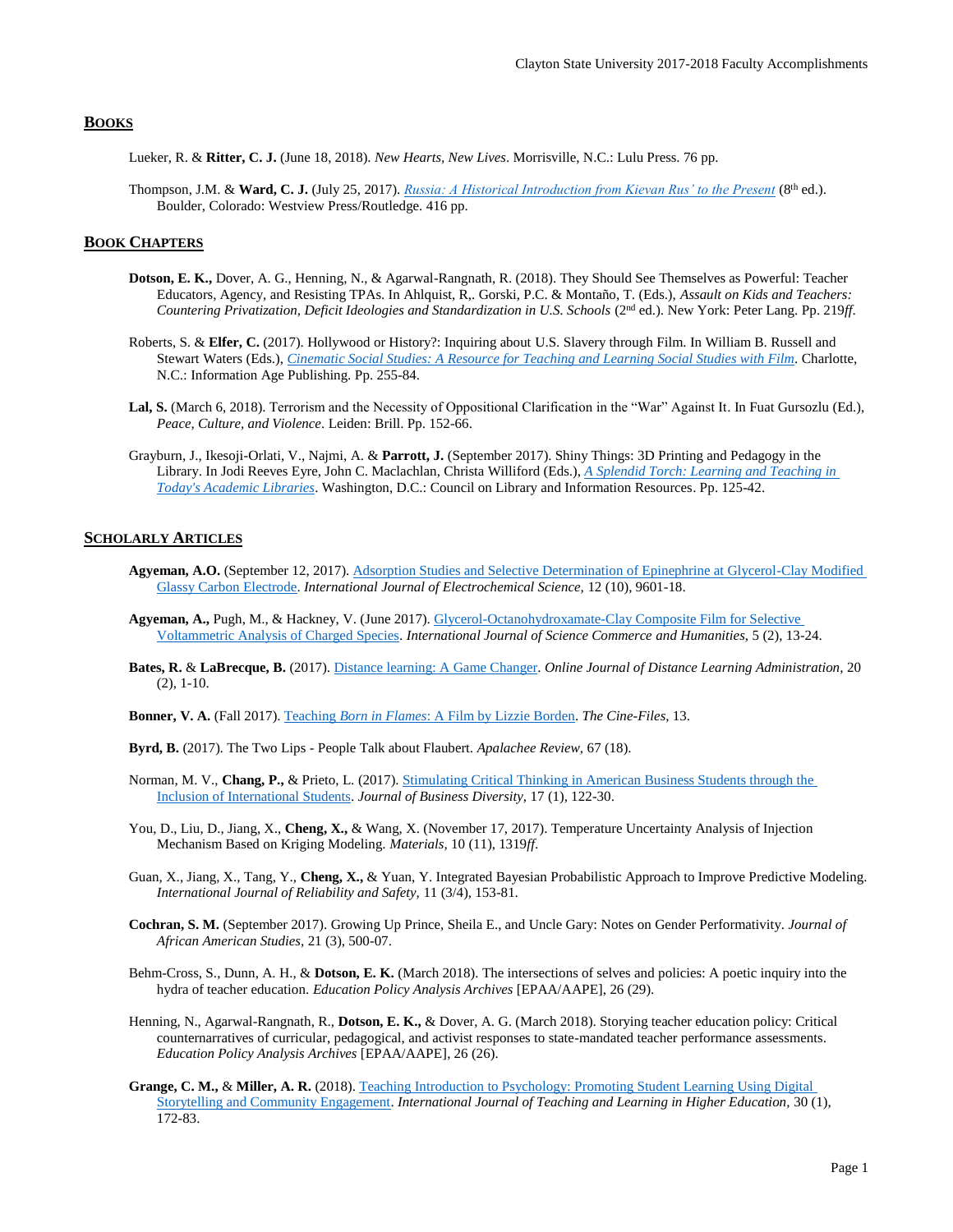- **LaBrecque, B.,** & **Bates, R.** (August 30, 2017)[. Terrorism and General Aviation.](https://digitalcommons.kennesaw.edu/jpps/vol9/iss2/6/) *The Journal of Public and Professional Sociology,* 9 (2), Article 6.
- **Lal, S.** (September 29, 2017). Affirming a vital connection: Nonviolence and the disavowal of death as a harm. *The Acorn: Philosophical Studies in Pacifism and Nonviolence,* 17 (1), 33-51.
- **Lusk, M.,** Chiu-Lewis, C., & Sayman, D. (2018). [Lessons learned: An action research project in self-regulated strategy](http://www.practicalteacherresearch.com/uploads/5/6/2/4/56249715/lessons_learned__secondary_students_with_ebd.pdf)  [development writing instruction for secondary students with emotional and behavioral disorders.](http://www.practicalteacherresearch.com/uploads/5/6/2/4/56249715/lessons_learned__secondary_students_with_ebd.pdf) *The Journal of Teacher Action Research*, 4 (2): 10-30.
- Sayman, D., Chiu-Lewis, C., & **Lusk, M.** (2018). [Critical incident reviews of alternatively certified special educators.](https://www.alternativecertification.org/wp-content/uploads/2018/05/JNAAC-Spring-2018.pdf) *Journal of the National Association for Alternative Certification*, 13 (1): 3-14.
- Suen, N.T., Huang, L., **Meyers J.J.** & Bobev, S. (January 16, 2018). An Unusual Triple-Decker Variant of the Tetragonal BaAl4-Structure Type: Synthesis, Structural Characterization, and Chemical Bonding of Sr3Cd8Ge<sup>4</sup> and Eu3Cd8Ge4. *Inorganic Chemistry,* 57 (2), 833-42.
- **Muller, D. C.** (April 1, 2018). From *Leviathan of the Antipode*[: An Alternative-History Novel Volume 1.](https://read.dukeupress.edu/common-knowledge/article-pdf/24/2/335/529137/0240335.pdf) *Common Knowledge*, 24 (2), 335-42.
- **Southard, S.,** & **Young, K. B.** (January 11, 2018)[. An Exploration of Online Students' Impressions of Contextualization,](https://digitalcommons.kennesaw.edu/jpps/vol10/iss1/7/)  [Segmentation, and Incorporation of Light Board Lectures in Multimedia Instructional Content.](https://digitalcommons.kennesaw.edu/jpps/vol10/iss1/7/) *The Journal of Public and Professional Sociology, 10* (1), Article 7.

**Spence, S. A.** (2017)[. Hip Hop Aesthetics and](http://liquidblackness.com/wp-content/uploads/2017/10/Spence.pdf) *La Haine*. *Liquid Blackness,* 4 (7), 96-117.

**Spence, S. A.** (Fall 2017). Teaching *La Haine*. *The Cine-Files* (13).

**Tate, A.** (2017). Wrestling with the Modern State: Christopher Dawson and the Background to *The Crisis of Western Education*. *The Political Science Reviewer,* 41 (2), 243-75.

### **TRANSLATIONS**

- **Johnson, E. J.,** & Davodeau, E. (2017). In Terry Nantier (Ed.), *The Cross-Eyed Mutt* (pp. 144). New York, New York: NBM Publishing.
- **Johnson, E. J.,** & Lyfoung, P. (2017). In Jeff Whitman and Jim Salicrup (Eds.), *The Scarlet Rose #1: I Knew I'd Meet You* (vol. 1, pp. 96). New York, New York: CharmZ.
- **Johnson, E. J.,** Guibert, E., & Boutavant, M. (2017). In Jeff Whitman and Jim Salicrup (Eds.), *Ariol #10: The Little Rats of the Opera* (vol. 10, pp. 128). New York, New York: Papercutz.
- **Johnson, E. J.** & Vehlmann, F. (2017). In Terry Nantier (Ed.), *Satania* (pp. 128). New York, New York: NBM Publishing.
- **Johnson, E. J.,** Simon, E., & Brascaglia, V. (2017). *Pelé: The Man and the Legend* (1st, pp. 144). New York, New York: First Second.
- **Johnson, E. J.** & Tessier, G. (2018). In Jeff Whitman and Jim Salicrup (Eds.), *Chloe #3: Frenemis* (vol. 3, pp. 112). New York, New York: Charmz.
- **Johnson, E. J.** & Tessier, G. (2017). In Jeff Whitman and Jim Salicrup (Eds.), *Chloe #2: Bells and Whistles* (vol. 2, pp. 112). New York, New York: CharmZ.

#### **PUBLICATIONS IN CONFERENCE PROCEEDINGS**

**Hall, A.** Klima, G., Paasch, J., & Van Dyke, C. (Eds.), (April 2018). Consciousness and Self Knowledge in Medieval Philosophy. Volume 14: *Proceedings of the Society for Medieval Logic and Metaphysics*. Cambridge Scholars Publishing.

## **BOOK REVIEWS**

**Lal, S.** (2017). The Relevance of Northern Ireland. Review of *Talking to Terrorists, Nonviolence, and Counter-Terrorism* by Andrew Fitz-Gibbon. *The Acorn: Philosophical Studies in Pacifism and Nonviolence*, 17 (1), 79-81.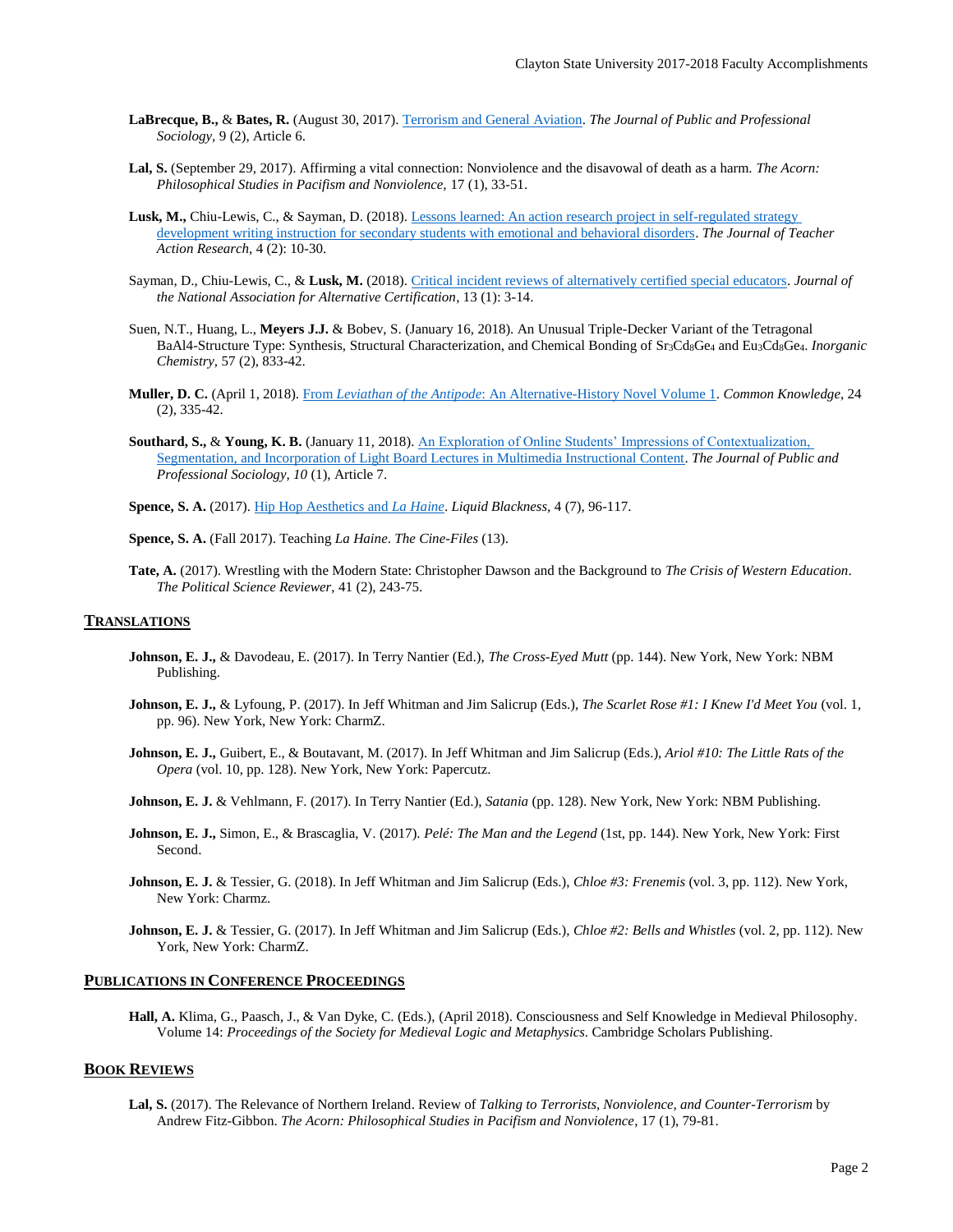- **Maunula, M.** (October 2017). Review of *German Rocketeers in the Heart of Dixie: Making Sense of the Nazi Past during the Civil Rights Era* by Monique Laney. *The Alabama Review*, 70 (4), 377-79.
- **Maunula, M.** (August 2017). Review of *Roaring Metropolis: Businessmen's Campaign for Civic Welfare State* by Daniel Amsterdam. *Journal of Southern History*, 83 (3), 718-19.

### **PROGRAM ANNOTATIONS**

- **Zeller, K.-A.** (April 28, 2018). Goethe and the Beginning of the German Art Song, Spivey Hall Subscription Series, Clayton State University.
- **Zeller, K.-A.** (April 7, 2018). Samuel Barber's Hermit Songs, Spivey Hall Subscription Series, Clayton State University.
- **Zeller, K.-A.** (February 25, 2018). The Changing Context for the String Quartet: A Comparison of Mozart's K. 458 and Beethoven's Op. 127, Spivey Hall Subscription Series, Clayton State University.
- **Zeller, K.-A.** (October 29, 2017). Music and Architecture: The Austro-German String Quartet Tradition, Spivey Hall Subscription Series, Clayton State University.

# **NON-REFEREED PUBLICATIONS**

- **Nweke, W. C.,** Afolabi, C., & Perkins, T. (2017). Assessing Candidates' Dispositions Candidate Dispositions Performance Assessment Rubric and Candidate Belief Self-Assessment Survey: User Guide*,* Pp. 26.
- **White, C. L.** (December 1, 2017). [Princess Leia May Be Tough, but She Wasn't Always the Feminist She Is Today.](https://www.popmatters.com/star-wars-princess-leia-feminist-2513910076.html) *PopMatters*.

#### **NEWSLETTER**

**Fuchs, M. S.** (Fall 2017). Celebrating the Legacy of Dr. Martin Luther King Jr*. Georgia Sings!: The Official Newsletter of the Georgia Chapter of the American Choral Directors Association*, 46 (1).

# **IN PRESS (ACCEPTED)**

**Burnett, S. C., Boudell, J., Jordan, J.,** & **Norflus, F.** Use of community engagement in biology classes. *Journal of Community Engagement and Scholarship*.

**Byrd, B.** *Onomo*, *Flaubert*! Ahsahta Press.

- **Hall, A.** Aquinas on Knowledge and Demonstration. In Henrik Lagerlund (Ed.), *Knowledge in Medieval Philosophy*. Bloomsbury.
- **Hall, A.** Thomas Aquinas. *Encyclopedia of Medieval Philosophy*. Springer.

**Janke, T.** Reading Aquinas on Intention. *Medieval Perspectives*.

**Muller, D. C.** Uchronic Australia: Serious issues are raised in two alternate histories of Australia during the Pacific War. *Antipodes A Global Journal of Australian/New Zealand Literature*.

# **SUBMITTED FOR PUBLICATION**

**Boudell, J. A.** The resiliency of restored urban riparian ecosystems. *Ecosystem Health and Sustainability*.

- Jiang, X., **Cheng, X.,** & Yuan, Y. Validation using Bayesian Methods. *Computer Simulation Validation - Fundamental Concepts, Methodological Frameworks, and Philosophical Perspectives*.
- **Lal, S.** Gandhi, Epictetus, and Political Resistance. In Amin Asfari (Ed.), *Civility, Nonviolent Resistance, and the New Struggle for Social Justice*. Leiden: Brill.

**Lindsay, M.** Into Oblivion: A Study of Carl Jung's Archetypes in John Howard Griffin's *Black Like Me*. *PsyArt Journal*.

**Lindsay, M.** "And They Knew That They Were Naked": The Mortification of the Black Body. In Griselda Thomas (Ed.), *Postcolonialism and Religion Series*. New York: Palgrave MacMillan..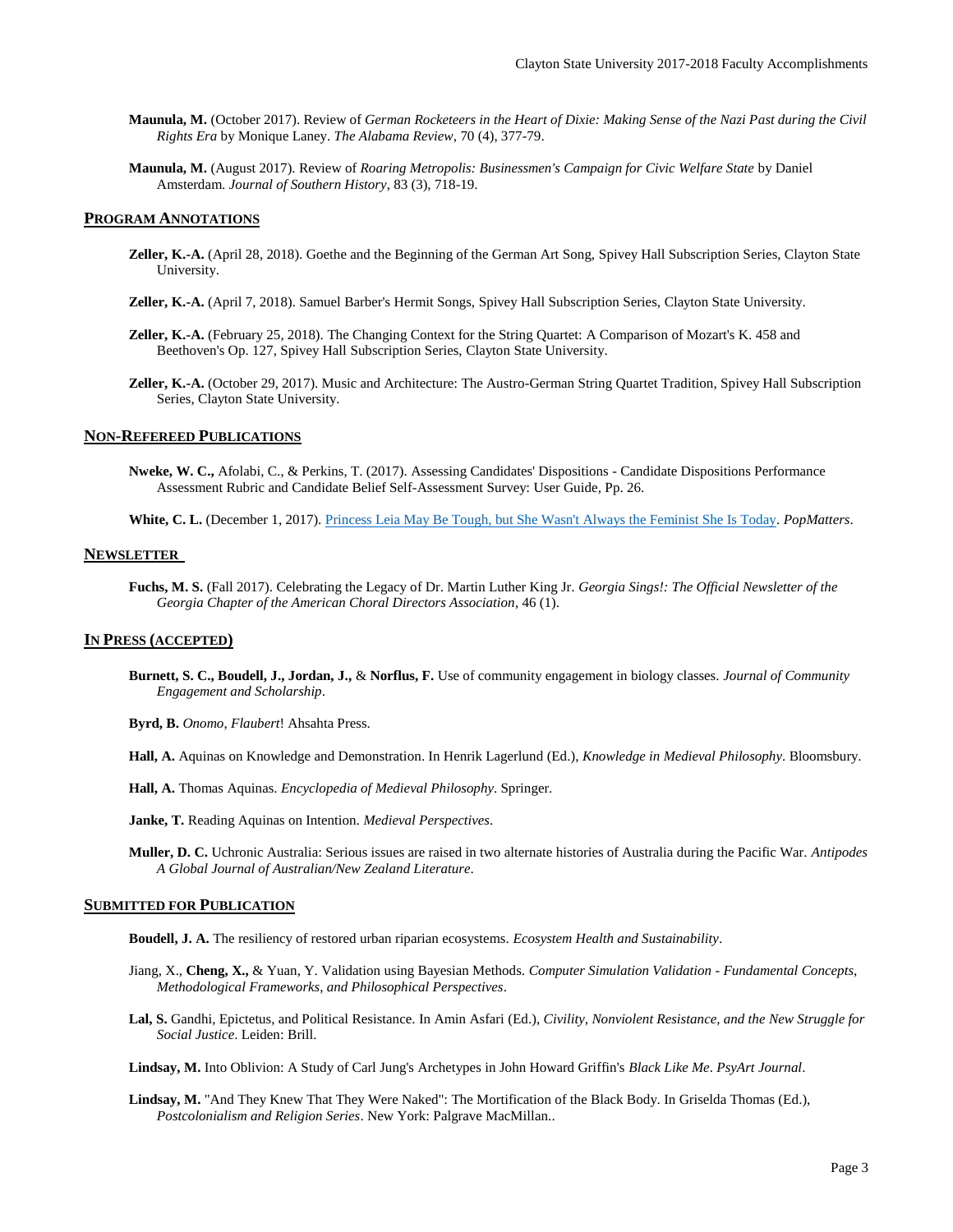- **McFarlane-Alvarez, S. L.,** & **McDonald, S.** Building Bridges with Big Brothers, Big Sisters: Service-learning links between professional and civic engagement education at a Predominantly Black Institution. *Journal of Community Engagement and Scholarship*.
- Miller, K. E., Hill, C., & **Miller, A. R.** Applying Performance Measures and Process Improvements in a Supply Chain: The Loch Dots Simulation. *Decision Sciences Journal of Innovative Education*.
- **Nweke, W. C.,** Afolabi, C., & Perkins, T. Validating Dispositional Indicators for Evaluating Teacher Candidates Using Lawshe's Method. *GATEways to Teacher Education*: *A Journal of the Georgia Association of Teacher Educators.*
- **Walley-Jean, J.** "It ain't a fight unless you hit me": African American college students' perceptions of relationship violence. *Journal of Research on Women and Gender*.

#### **OFFICER/BOARD MEMBER**

**Attick, D.** Southeast Philosophy of Education Society, Officer, President/Elect/Past, Decatur, GA. (January 2012 - Present).

**Banks, M. A.** EmpowerED Georgia. (December 2013 - Present).

**Banks, M. A.** Georgia National Association of Multicultural Educators, Officer, President/Elect/Past. (August 2013 - Present).

**Bonner, V. A.** American Association of University Professors, Secretary, Clayton State University. (September 2016 - Present).

**Bonner, V. A.** American Council on Education, Office of Women in Higher Education. (2005 - Present).

**Burnett, S. C.** Reynolds Nature Preserve, Vice President, Morrow GA. (January 11, 2016 - Present).

**Burnett, S. C.** Georgia Bat Working Group. (2006 - Present).

**Burnett, S. C.** Basically Bats Wildlife Conservation Society, Vice President. (March 2002 - Present).

**Burton, C. H.** International Society for Exploring Teaching and Learning, Treasurer, Savannah. (January 1, 2015 - Present).

**Copeland, S. E.** International Society for Exploring Teaching and Learning, President/Elect/Past. (October 12, 2011 - Present).

**Deckner-Davis, D.** Georgia Psychological Society, President/Elect/Past. (April 2014 - Present).

- **Dotson, E. K.** Second Language Research SIG- American Educational Research Association, Awards Committee. (2013 Present).
- **Fuchs, M. C.** Georgia American Choral Directors Association, Repertoire and Standards Chair for College and University Choruses. (Fall 2014 - Present).
- **Hall, A. W.** Society for Medieval Logic and Metaphysics, Vice President. (Fall 2011 Present).

**Harold, G. J.** Ellen Glasgow Society, President/Elect/Past. (January 2007 - Present).

**Howell, C. T.** Peach State Opera, Atlanta. (Summer 2015 - Present).

**Johnson, E. J.** Pi Delta Phi, the National French Honor Society, Vice President. (October 2017 - Present).

**Otaki, M.** South Metro Atlanta Music Teachers Association, President/Elect/Past. (May 2016 - Present).

**Riddle, R. L.** Georgia Field Directors Association, Vice President. (May 2016 - Present).

**Stewart, M. R.** Atlanta Harm Reduction Coalition. (Spring 2015 - Present).

**Stewart, M. R.** SPARK Reproductive Justice NOW!. (Fall 2014 - Present).

**Watson, M.** American Association of University Professors, Vice President, Clayton State University. (January 1, 2017 - January 18, 2018).

**Young, K.** National Collegiate Conference Association. (January 2009 - Present).

**Zeller, K.-A.** Atlanta Early Music Alliance, Secretary. (October 2017 - Present).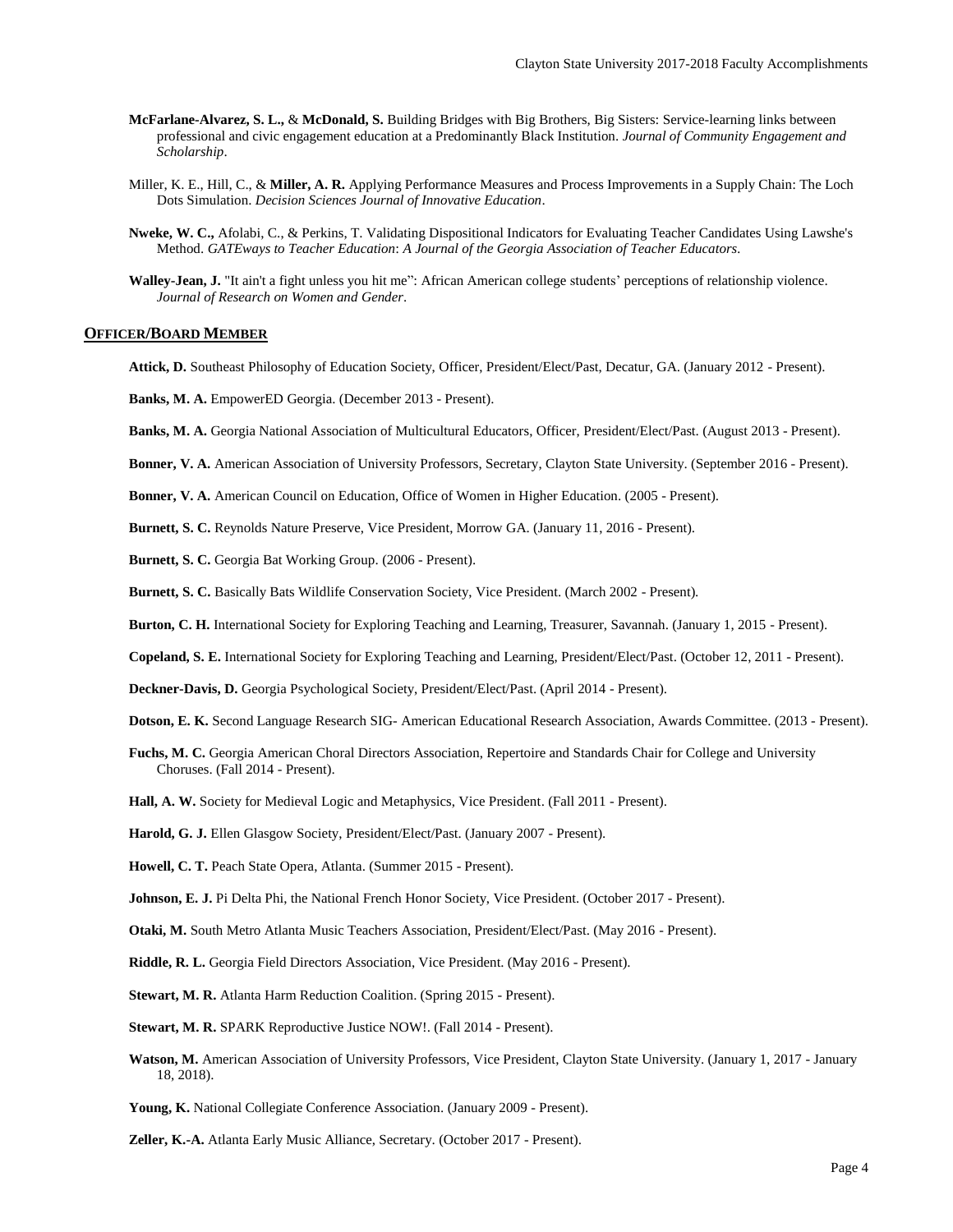**Zeller, K.-A.** Mu Phi Epsilon, Atlanta Alumni Chapter, Secretary. (September 2009 - Present).

#### **EDITOR/REVIEWER**

#### **Editor**

**Banks, M. A.** National Association of Multicultural Education - GA Chapter, Editor, Associate Editor. (August 2010 - Present).

**Boudell, J. A.** Springer, UK, Editor, Associate Editor. (Spring 2010 - Present).

**Boudell, J. A.** *Natural Areas Journal*, Editor, Associate Editor. (January 2009 - Present).

- **Johnson, E. J.** *XVIII: New Perspectives on the Eighteenth Century*, Editor, Journal Editor. (March 4, 2017 Present).
- **Johnson, E. J.** *Enlightenment and Revolution, 18th Century Online Encyclopedia*, Editor, Associate Editor. (2017 2018).

**Lal, S.** *The Acorn: Journal of the Gandhi-King Society*, Editor, Journal Editor. (October 2015 - Present).

**Ward, C. J.** *The Soviet and Post-Soviet Review*, Editor, Journal Editor. (March 2, 2010 - Present).

## **Reviewer**

- **Amsden, B. S.** National Communication Association, Reviewer, Conference Paper. (Spring 2014 Present).
- **Attick, D.** *Critical Questions in Education*, Reviewer, Journal Article. (Fall 2011 Present).
- **Attick, D.** *Education and Culture*, Reviewer, Journal Article. (January 2010 Present).
- **Banks, M. A.** *International Journal of Multicultural Education*, Reviewer, Journal Article. (January 2010 Present).
- **Banks, M. A.** *Journal of Moral Education*, Reviewer, Journal Article. (2010 Present).
- **Banks, M. A.** *National Association of Multicultural Educators*, Reviewer, Conference Paper. (Spring 2009 Present).
- **Boroson, B.** *The Astrophysical Journal*, Reviewer, Journal Article. (July 6 October 9, 2017).
- **Burnett, S. C.** National Association of Biology Teachers, Reviewer, Journal Article. (August 20 September 7, 2017).
- **Burton, C. H.** Southeast Case Research Association (SECRA), Reviewer, Conference Paper. (December 2017).
- **Cheng, X.** 8th International Conference on Financial Management and Economics (ICFME 2017) Technical Committees, Reviewer, Conference Paper. (February 2018).
- **Deckner-Davis, D.** *Early Childhood Research Quarterly*, Reviewer, Journal Article. (April 2013 Present).

**Deckner-Davis, D.** *Journal of Autism and Developmental Disorders*, Reviewer, Journal Article. (January 2013 - Present).

- **Dotson, E. K.** International Society for Exploring Teaching and Learning, Reviewer, Conference Paper. (Summer 2011 Present).
- **Elfer, C. J.** College and University Faculty Assembly, Reviewer, Conference Paper. (Fall 2012 Present).
- **Elfer, C. J.** National Council for the Social Studies, Reviewer, Conference Paper. (Fall 2012 Present).
- **Elfer, C. J.** Society for the Study of Curriculum History, Reviewer, Journal Article. (Fall 2012 Present).
- **Greene, C. G.** *CCCC*, Reviewer, Conference Paper. (Spring 2012 Present).

**Jacques, A.** *Criminal Justice & Behavior*, Reviewer, Journal Article. (March 2018).

**Jacques, A.** *Policing: An International Journal*, Reviewer, Journal Article. (November 11, 2017).

**Lal, S.** *The Acorn: Philosophical Studies in Pacifism and Nonviolence*, Reviewer, Journal Article. (October - November 2017).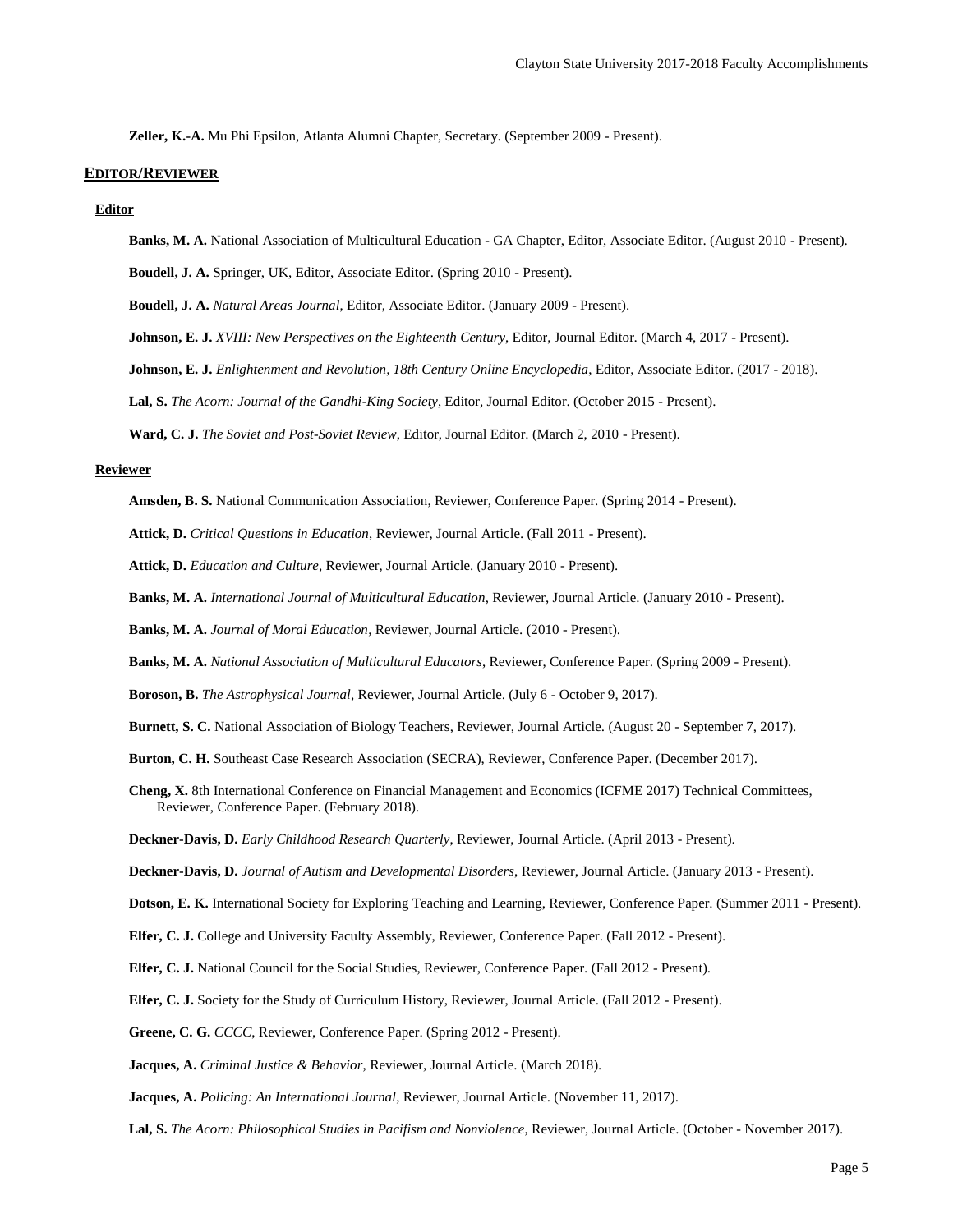**Lal, S.** *Concerned Philosophers for Peace*, Reviewer, Book. (June 2017 - July 2017).

**Lamb, M. R.** *Composition Studies*, Reviewer, Journal Article. (August 1, 2004 - Present).

**Lyon, J. T.** *Journal of Physical Chemistry*, Reviewer, Journal Article. (August 4 - 15, 2017).

**Lyon, J. T.** *Journal of Cluster Science*, Reviewer, Journal Article. (July 11 - 24, 2017).

**Miller, A. R.** Problem-Based Learning Clearinghouse at University of Delaware, Reviewer. (2016 - Present).

**Miller, A. R.** National Center for Case Study Teaching in Science, Reviewer. (2008 - Present).

**Nweke, W. C.** Georgia Educational Research Association, Reviewer, Journal Article. (January 2013 - Present).

**Nweke, W. C.** American Association for Colleges of Teacher Education, Reviewer, Conference Paper. (June 7 - July 21, 2017).

**Pratt-Russell, K. J.** *European Romantic Review*, Reviewer, Journal Article. (Fall 2017).

**Rosenburg, R. B.** *Teaching History: A Journal of Methods*. Editorial Advisory Board. (1998 - Present).

**Walley-Jean, J. C.** *Journal of Interpersonal Violence*, Reviewer, Ad Hoc Reviewer. (Fall 2016 - Present).

**Walley-Jean, J. C.** *Journal of Family Violence*, Reviewer, Ad Hoc Reviewer. (March 2012 - Present).

# **GRANTS - INTERNAL**

**Bates, R.** (2017 - 2018) College of Arts & Sciences Mini Grant (\$833.00).

**Bonner, V. A.** (2017) Martha Wood Faculty Development Grant, Center for Instructional Development (\$1,000.00).

**Byrd, B.** (2017 - 2018) *Cygnet 2018* and Visiting Writers Reading Series, College of Arts & Sciences (\$5,000.00).

**Copeland, S.** (2017 - 2018) College of Arts & Sciences Mini Grant (\$1000.00).

**Kelly, K.** (2017 - 2018) College of Arts & Sciences Mini Grant (\$1,000.00).

**Kurt, A.** (2017 - 2018) College of Arts & Sciences Mini Grant (\$1,000.00).

**Lusk, M. E.** (2018) Martha Wood Faculty Development Grant, Center for Instructional Development (\$1,000.00).

**Maunula, M.** (2017 - 2018) College of Arts & Sciences Mini Grant (\$1,000.00).

**McDonald, S.** (2017 - 2018) College of Arts & Sciences Mini Grant (\$1,000.00).

**Musolf, B. E.** (2017 - 2018) College of Arts & Sciences Mini Grant (\$1,000.00).

**Singiser, R.** (2017 - 2018) College of Arts & Sciences Mini Grant (\$1,000.00).

**Tate, A.** (2017 - 2018) College of Arts & Sciences Mini Grant (\$1,000.00).

**Young, K.** (2017 - 2018) College of Arts & Sciences Mini Grant (\$1,000.00).

# **GRANTS - EXTERNAL**

**Bonner, V. A.** (2016 - 2021) Intensive Colloquium on Inclusive Education (ICIE), US Department of Education (\$1,000.00).

**Boroson, B.** (2016 - 2017) Short-Term Visitor Program, Smithsonian Institution (\$2,100.00).

**Elfer, C. J.,** & **Tate, A**. (2015 - 2018) Teaching with Primary Sources, Library of Congress (\$20,000.00).

**Jacques, A.,** & Jacques, S. (2017) Affordable Learning Georgia (ALG) Textbook Transformation Grant, University System of Georgia (\$10,800.00).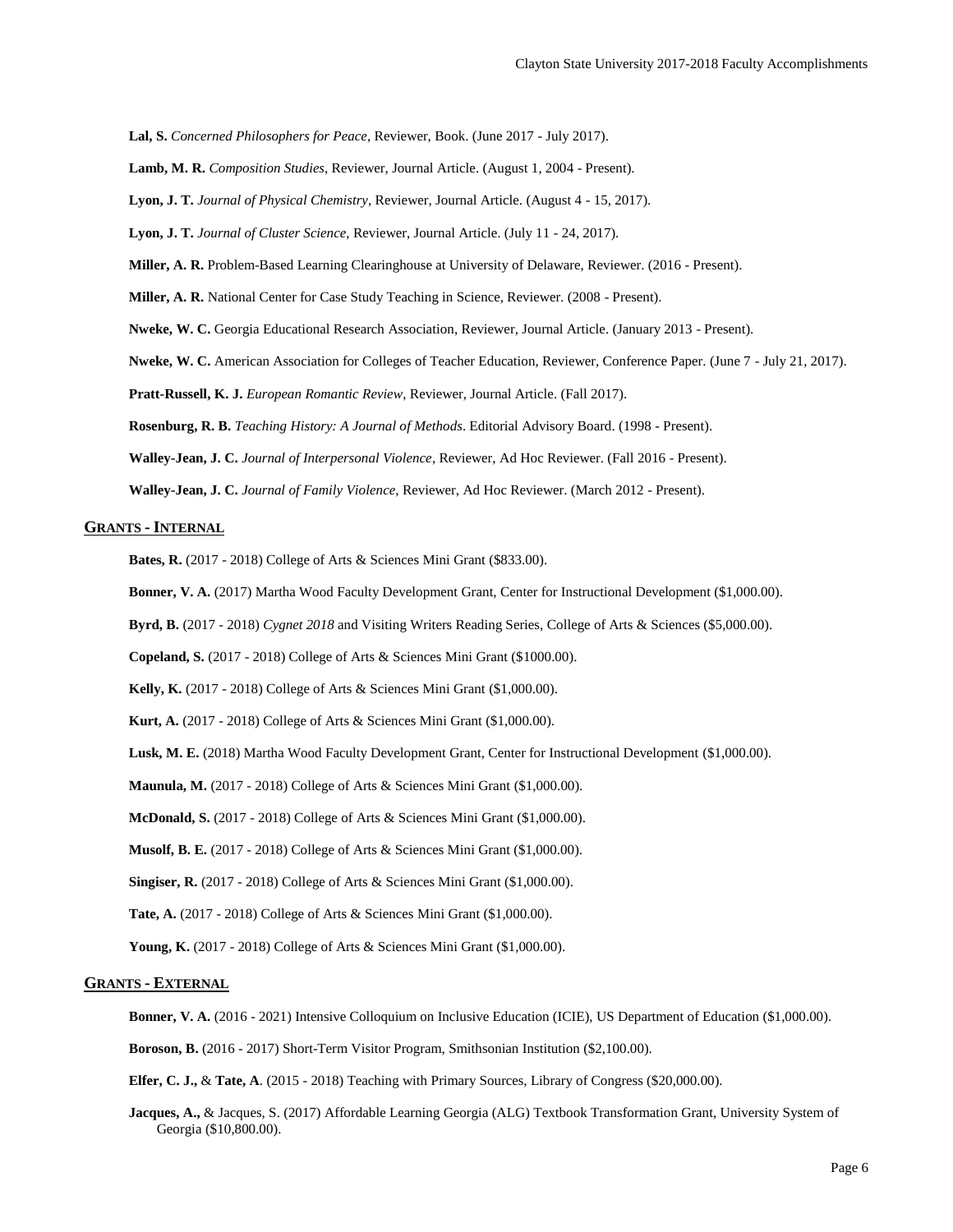**Jordan, J. A.** (2017 - 2018) Linkage Fellow Award, American Society for Cell Biology (\$5,000.00).

**LaBrecque, B., Burton, C. H., Southard, S., Cheng, X.,** & **Farmer, E. D.** (2017 - 2018) Affordable Learning Georgia (ALG) Textbook Transformation Grant, University System of Georgia (\$25,800.00).

**Lamb, M.** (2017) *Connections* Textbook Contract, Fountainhead Press (\$10,000.00).

**Lamb, M.,** & **Klein, S.** (2016 - 2017) Peer Academic Mentors in First-Year Writing, US Department of Education (\$91,000.00).

- **Lyon, J. T.** (2017 2018) Probing the Properties of Strongly Bound Atomic Clusters, NSF: XSEDE (\$13,964.90).
- **Sheppard, C. E.,** & Todebush, P. M. (2017 2018) Strengthening Science, Technology, Engineering and Mathematics (STEM) through Nuclear Magnetic Resonance (NMR) Research, Department of Defense (\$312,556.00).

**Showalter, A. M.** (2017) Life Discovery Conference Travel Award, QUBES and Ecological Society of America (\$1,000.00).

**Ward, C.,** & **Gilbert, D.** (2017 – 2018) Affordable Learning Georgia (ALG) Textbook Transformation Grant, University System of Georgia (\$10,800.00).

## **PRESENTATIONS**

#### **International**

- **Bonner, V. A.** (March 2018). What Comes Afterwards: The Power of the False in Alfonso Cuarón's *Y tu mamá también,* held in Toronto, Canada.
- **Miller, D.** (November 2, 2017). A Tale of Two Nicaraguas: 8 de marzo's *Ser como el aire quisiera* and Lapta Yula's *Moskitia Pankira* Dramatizing Nicaragua's Cultural Schizophrenia*,* 17th International Conference on Caribbean Literature (ICCL), held in Nassau, The Bahamas.
- **Muller, D. C.** (May 14, 2018). Doomed from the Start: An Exploration of Uchronic Fiction and A Critical Study of Australia's Rejection of the Kimberley Plan*,* Canadian Society for Jewish Studies Annual Conference, held in Concordia University, Montreal, Canada.
- **Muller, D. C.** (February 8, 2018). Points of Contact, Points of Collision: The Intersection of History, Culture and Politics in Kim Scott's *That Deadman Dance,* Australia and New Zealand Studies Association of North America Annual Conference, held in The University of Guadalajara in Jalisco, Mexico.
- **Pratt-Russell, K. J.** (August 13, 2017). Stimulated Bodies: Joanna Baillie and the *Virtual Corpus,* North American Society for the Study of Romanticism Annual Conference, held in Ottawa, Canada.
- **Spence, S. A.** (July 1, 2017). Music in *The Last Angel of History* (John Akomfrah, 1995)*,* 11th Annual European Network for Cinema and Media Studies [NECS] Conference, held in Université Sorbonne Nouvelle, Paris, France.

## **National**

- **Chang, A. C.,** & Bugaj, K. (December 21, 2017). Gracious Approaches to the Plight of the Purple Violin*,* Midwest Band and Orchestra Clinic, held in Chicago, Illinois.
- **Cheng, X.** (February 2018). Implementing Service Learning in An Online Course: Student Perceptions and Learning Outcomes*,* Academy of Economics and Finance 55th Annual Conference, held in Houston, Texas.
- **Cochran, S.** (November 2017). Racialized Masculinities: Debunking the Myth of Black Pathology in Narratives of Gun Violence in the U.S*.*, held in Baltimore, Maryland.
- **Davis, J. L.,** & **Bonomo, E.** (November 15, 2017). The Social Construction of Mass Shootings: Does Race and Ethnicity Matter?, American Society of Criminology, held in Philadelphia, Pennsylvania.
- Dover, A. G., Henning, N., **Dotson, E. K.,** & Agarwal-Rangnath, R. (November 2017). We Teach Them What It Looks Like: Modeling Curricular, Pedagogical, and Political Activism in Teacher Education, National Association of Multicultural Education, held in Salt Lake City, Utah.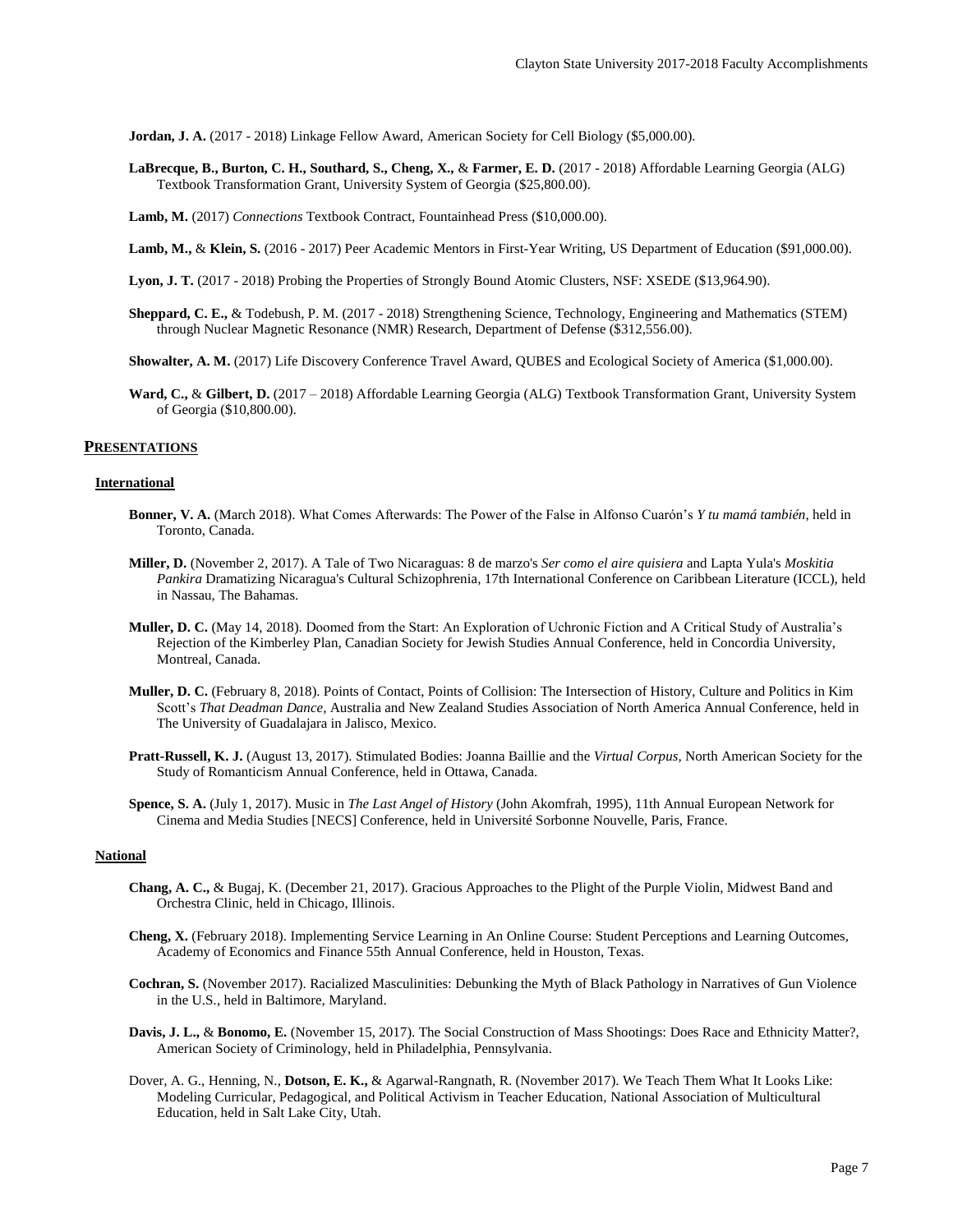- Roberts, S., **Elfer, C.,** & Rouse, W. (November 2017). Session #771: Using Film to Teach U.S. History at the Elementary Level*,* Annual Meeting of the National Council for the Social Studies, held in San Francisco, California.
- Roberts, S., **Elfer, C.,** & Southall, A. (November 2017). Session #765: Using Film to Teach U.S. History at the Secondary Level*,* Annual Meeting of the National Council for the Social Studies, held in San Francisco, California.
- **France-Harris, A. S.** (October 20, 2017). Teaching in a Multi-Generational Classroom*,* Annual Conference, held in Albuquerque, N.M.
- **Gilbert, D.** (October 27, 2017). Fanny Calderon de la Barca and a Nineteenth-Century Convert's View of Hispanic Culture, Annual Meeting, held in Franciscan University, Steubenville, Ohio.
- **Johnson, E. J.** (October 6, 2017). Producing Teaching Editions of Classic French Literary Works*:* Bernardin de Saint-Pierre's *PAUL ET VIRGINIE (1788),* 74th Annual Meeting of the South-Central Modern Language Association, held in Tulsa, Oklahoma.
- **Jordan, J. A.,** & **McFarlane, R. E.** (December 2017). Independent Research in Biotechnology Course*,* National Meeting of American Society of Cell Biology, held in Philadelphia, Pennsylvania.
- **Norflus, F.,** & **Miller, A. R.** (June 15, 2018). Use of Community Service Projects in an Introductory Non-Majors Biology Class*,* AP Biology Read, held in Kansas City, Missouri.
- **Norflus, F.** (December 4, 2017). Use of community service projects in an introductory non-majors biology class*,* American Society of Cell Biology, held in Philadelphia, Pennsylvania.
- **Nweke, W. C.,** Afolabi, C., & Perkins, T. (August 10, 2017). Assessment of teacher candidates dispositions: The Role of Self-Assessment, AACTE 70th Annual meeting, held in Baltimore, Maryland.
- **Showalter, A. M.** (October 20, 2017). Case study: minimizing bias in study design*,* 4th Life Discovery Doing Science Conference, held in Norman, Oklahoma.
- **Ward, C.** (January 26, 2018). Pedagogical Perspectives on Teaching Russian & Chinese Environmental History*,* Best Practices Showcasing Globalization across the Curriculum Workshop, held in Pittsburgh, Pennsylvania.
- **Zeller, K.-A.** (July 28, 2017). A Brief Guide to Parliamentary Procedure*,* Mu Phi Epsilon International Convention, held in Denver, Colorado.

## **Regional**

- **Burton, C.** (October 20, 2017). The American Family Wage Gap: Economic Realities for Military Mothers*,* 43rd Annual Mid-South Sociological Association Conference, held in Chattanooga.
- **Byrd, B.,** Carr, J., Steensen, S., Russell, L., & Mixon-Webster, J. (March 8, 2018). Ahsahta Press Authors (off-site)*,* Association of Writers and Writing Programs (AWP), held in Tampa.
- **Dadonna, M.** (January 4, 2018). Integrating Career Services into the Psychology Major: A collaboration to improve students' career readiness, National Institute on the Teaching of Psychology, held in St. Petersburg, Florida.
- **Krivosheev, T. A.** (October 7, 2017). Equilibria, a collaborative project between physicists and dancers*,* SACS-AAPT Fall Meeting, held in Hartsville, S.C.
- **LaBrecque, B.,** & **Bates, R.** (October 19, 2017). Terrorism as Economic Warfare*,* Mid-South Sociological Association Conference, held in Chattanooga.
- **Lal, S.** (November 17, 2017). On Being Stoic, Nonviolent, and Politically Concerned*,* Concerned Philosophers for Peace 2017 Annual Conference, held in Raleigh, N.C.
- **Lane, J. L.,** & **Copeland, S. E.** (October 12, 2017). Verse, Voice, And Vision: Student Engagement Through Hands-on Multidisciplinary Approaches, 47th Annual Conference of the International Society for Exploring Teaching and Learning, held in Orlando.
- **Lusk, M. E.** (February 2018). Evaluating the Effectiveness of the Wraparound Process for Youth with Emotional and Behavioral Disorders*,* Council for Exceptional Children Convention, held in Tampa.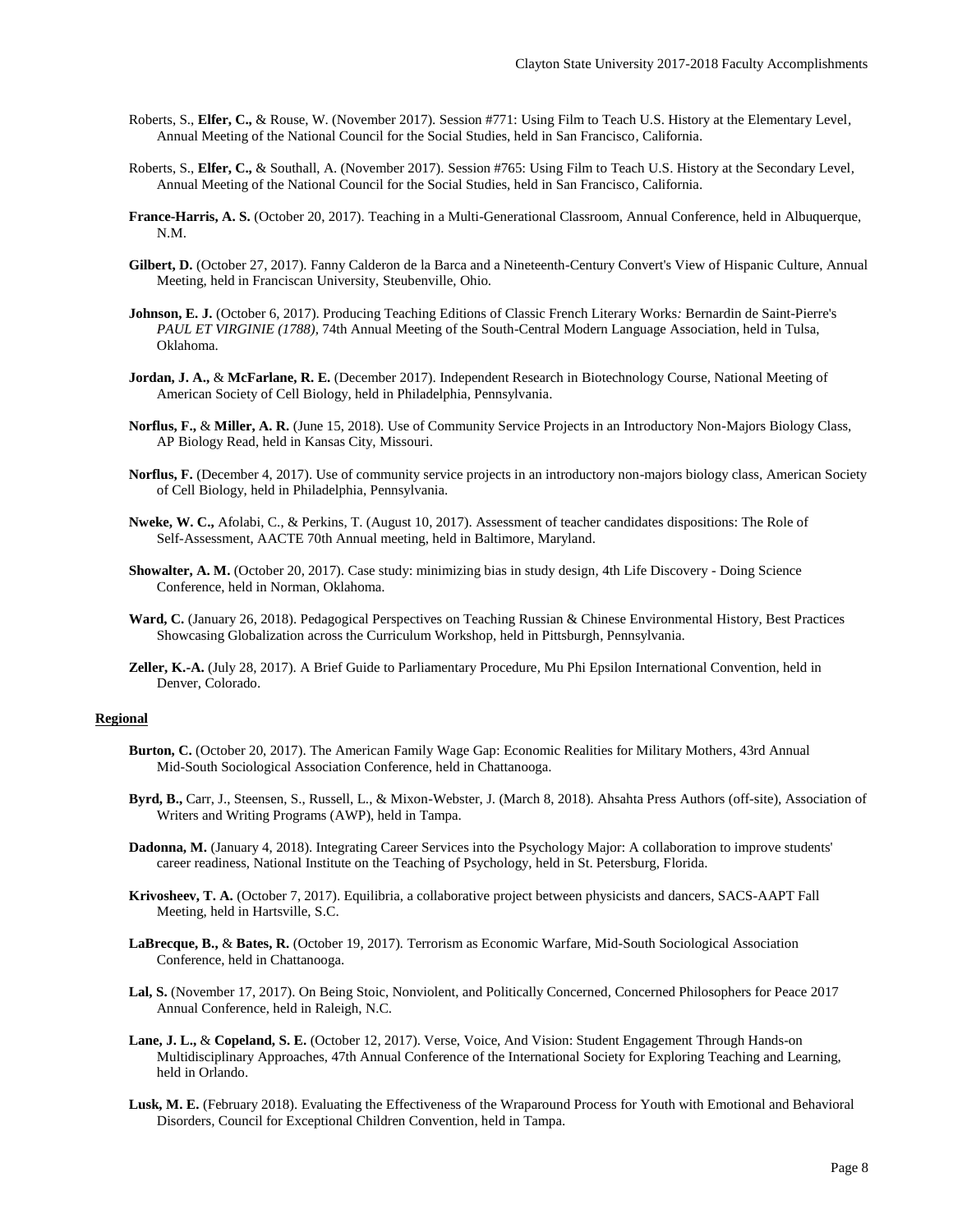- **Lyon, J. T.** (November 11, 2017). Investigating the structures and properties of cobalt doped silicon clusters*,* American Chemical Society SERMACS meeting, held in Charlotte, N.C.
- **Meddaugh, J.,** & **Mays, J.** (April 13, 2018). Trekking a New Course with SPOC *-* A New Method of Online Delivery*,* 72nd Annual New York State Political Science Association, held in Staten Island, N.Y.
- **Thrash, S.** (March 10, 2018). DIG-En: Define, Investigate, Generate, Engage*,* Southeastern Theatre Conference (SETC), held in Mobile.
- **Vickery, M.** (November 4, 2017). St. Martin de Porras: Racial Boundaries and the Art of Healing*,* South Atlantic Modern Language Association Annual Conference, held in Birmingham, Alabama.
- **Ward, C.** (March 24, 2018). Between Cold War, Détente, and Glasnost: Perceptions of Japan in the Soviet Press, 1956-1991*,* Annual Meeting held in Charlotte, N.C.
- **Zeller, K.-A.** (February 10, 2018). Body Mapping and Singing*,* Mid-Winter Day Conference, held in Draper, Utah.

#### **State & Local**

- **Agyeman, A.,** & Luu, D. (December 1, 2017). Adsorption of Metal Cations onto Smectite Clay*,* Research Presentation, held in Clayton State University.
- **Amsden, B. S.** (2017). Using Assessment Rubrics for the Basic Human Communication/Public Speaking Course*,* Georgia Communication Association Annual Convention, held in Macon.
- **Bridges, E. M.** (October 28, 2017). Spirit as a necessity for health*,* African American Health and Spirituality, held in Atlanta.
- **Bridges, E. M.** (September 2017). Meditation and Herbs for Healing*,* Healing and Wellness for African Americans, held in College Park.
- Roberts, S., **Elfer, C.,** & Celani, M. (October 2017). Hollywood or History?: An inquiry-based strategy for using film to teach United States history at the secondary level*,* Annual Meeting of GCSS: Inspiring Excellence through Inquiry, held in Athens.
- **Goodman, B. A.** (November 7, 2017). Teaching and Assessing Grammar in the Writing Classroom*,* Writing in Your Discipline, held in Clayton State University.
- **Lal, S.** (December 17, 2017). On Staying Both Sane and Politically Interested*,* Unitarian-Universalist Fellowship Sunday service, held in Columbus.
- **Lal, S.** (January 3, 2018). Gandhi, Epictetus, and Political Resistance*,* American Philosophical Association Eastern Division Meeting, held in Savannah.
- **Maunula, M.** (November 8, 2017). Global Georgia in Global South: The Old New History of Globalization, held in Milledgeville.
- **McFarlane-Alvarez, S. L.** (October 27, 2017). Social Activism and Resistance in Corporate TV Commercials: Uncovering rhetorical periods and catalytic events during the 2016/2017 Presidential Primary, Election and Inauguration*,* 32nd Annual Disciplinary Conference in the Humanities: Dichotomies / Schisms / Divisions, held in Carrollton.
- **McFarlane-Alvarez, S. L.** (August 26, 2017). Confronting Race in Film*,* Student Track, held in Atlanta.
- **Meddaugh, J.,** & Allen, S. (November 9, 2017). Dancing in November: The President's Party use of Ballot Initiatives and Turnout*,* 49th Annual Georgia Political Science Association, held in Savannah.
- **Meddaugh, J.,** & **Mays, J.** (November 9, 2017). Trekking a New Course with SPOC A New Method of Online Delivery*,* 49th Annual Georgia Political Science Association, held in Savannah.
- **Meyers, J. J.** (December 1, 2017). Modeling Bonding Patterns of Xylyl Isocyanide and the Half-Sandwich Iridium(III)-Cp\* Fragment*,* held in Clayton State University.
- **Muller, D. C.** (November 4, 2017). Alternate History and Uchronic Fiction: A Useful or Useless Parlor Game for Our Embattled World?*,* South Atlantic Modern Language Association Annual Convention, held in Atlanta.
- **Nweke, W. C.,** & **Riddle, R.** (August 9, 2017). Moving from the Sage to the Stage to the Guide Right Beside: A Discussion-Based Teaching Workshop, held in Clayton State University.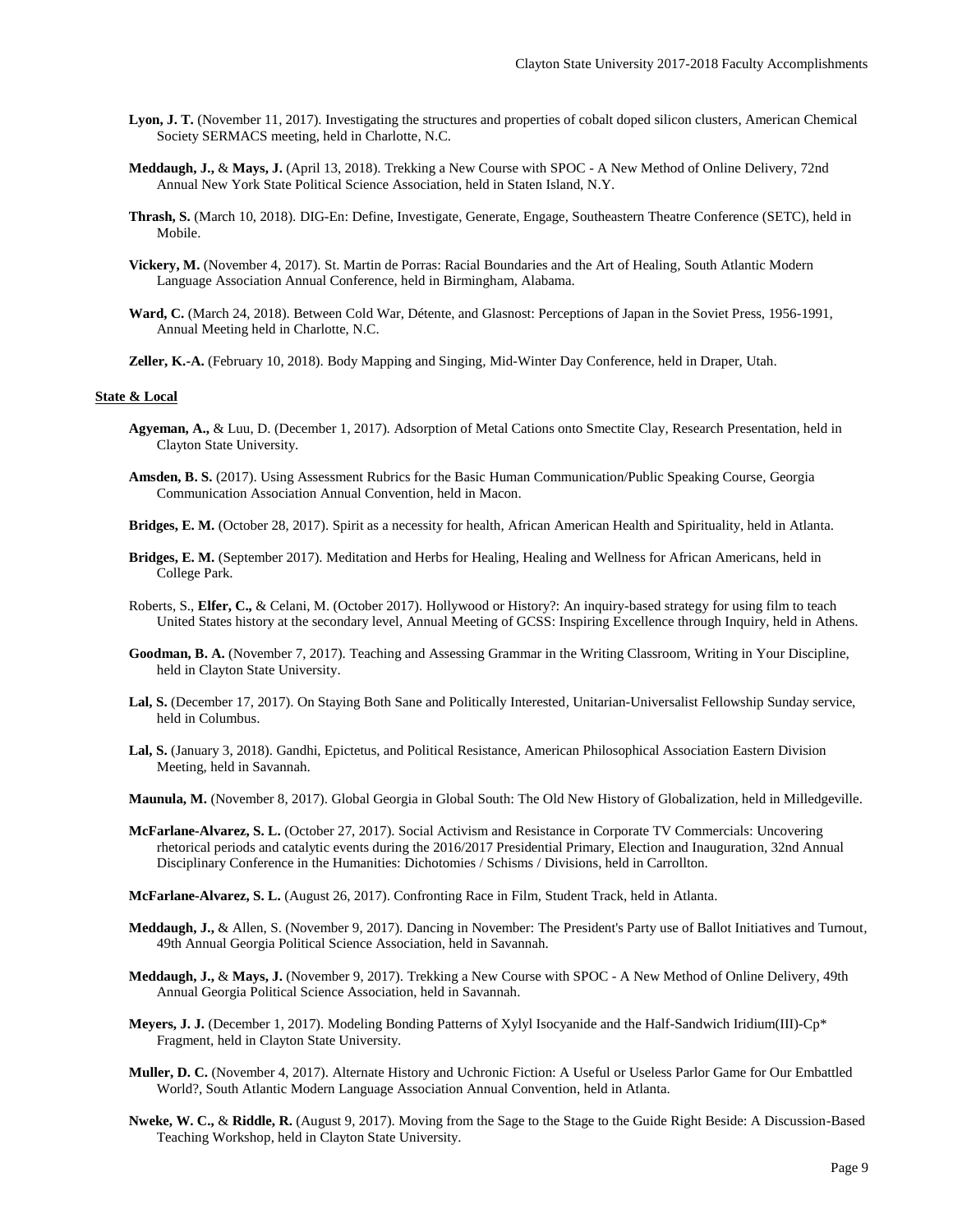- **Nweke, W. C.,** Afolabi, C., & Perkins, T. (November 13, 2017). Establishing Reliability of Non-Proprietary Instruments Used by EPPS, GA Assessment Directors' Association (GADA) Conference, held in Clayton State University.
- **Parrott, J.** (November 3, 2017). Teaching to Learn: Service-Learning and First-Year Composition*,* South Atlantic Modern Language Association Annual Convention, held in Atlanta.
- **Pfeiffer, R. R.** (November 5, 2017). Talking Politics in the Composition Classroom*,* South Atlantic Modern Language Association Annual Convention, held in Atlanta.
- **Riddle, R.** (August 2017). Moving from the Sage on the Stage to the Guide Right Beside*,* held in Clayton State University.
- **Ritter, C. J.** (September 20, 2017). Service-Learning 101, held in Clayton State University.
- **Rosenburg, R. B.** (April 7, 2018). "No stone … left unturned": The Georgia Archives, the Great War & Its Legacy. Presented at Symposium Celebrating Archival Record-Keeping: The Georgia Archives at 100, held in Morrow.
- **Sanford, A.** (October 2017). Fear the Dead Sentence*,* CSU Write Right Series, held in Clayton State University.
- **Sanford, A.,** Amatucci, K., & Caillouet, R. (February 5, 2018). The Passive and Active Voices of Education's Narrative: An Exploration of History and Hope*,* GCTE Conference, held in Athens.
- **Thrash, S.,** & **Harris, J.** (February 16, 2018). Fostering Community and Collaboration Among Disciplines in the Arts*,* Georgia Communication Conference (GCA), held in Columbus.
- **Vanmeter, D.** (November 2017). Pondering the Presidential: Performing (As) the Other*,* South Atlantic Modern Language Association Annual Convention, held in Atlanta.
- **Werther, E.** Using PHQ-9 and GAD-7in clinical practice*,* Professional Development Program for Clinicians, held in Lawrenceville.
- **Zeller, K.-A.** (September 16, 2017). Scene from Auguste Pilati's *Une Devinette,* Southeastern Regional Conference, held in Clayton State University.

#### **CREATIVE PRODUCTS**

# **Intellectual Property**

- **Burnett, S. C.** Field Research Smartphone Apps. (Submitted: 2013, renewal: 2020).
- **Burnett, S. C.** EchoLogger wireless bat activity monitors. (Submitted: 2011, renewal: 2020).

**Burnett, S. C.** EARS: Echolocation Analysis and Recording Software. (Submitted: 2000, renewal: 2020).

# **Performances & Exhibits**

**Ali, K.** Poetry-Spoken Word, "An-Nisa," Atlanta. (April 7, 2017).

**Ali, K.** Spoken Word Performance, "An-Nisa," Atlanta. (January 20, 2017).

**Bell, R.** Music Conducting, Candlelight Concert, Fayetteville Methodist Church. (December 17, 2017).

**Bell, R.** Music Conducting, "An Evening of Brahms," Spivey Hall. (November 7, 2017).

**Bell, R.,** & **Fuchs, M. S.** "Christmas at Clayton State," Spivey Hall. (December 1- 3, 2017).

**Bonner, V. A.** Film Festival, "Spanish Film Festival," Clayton State University. (2017).

**Byrd, B., Pfeiffer, R. R.,** & **Ali, K.** Poetry Reading, "Decatur Book Festival 2017 / College Day." (September 3, 2017).

**Chang, A. C.** Music Conducting, Clayton State University. (December 7, 2017).

**Chang, A. C.** Music Performance, "Christmas at Clayton State," Spivey Hall. (December 1- 3, 2017).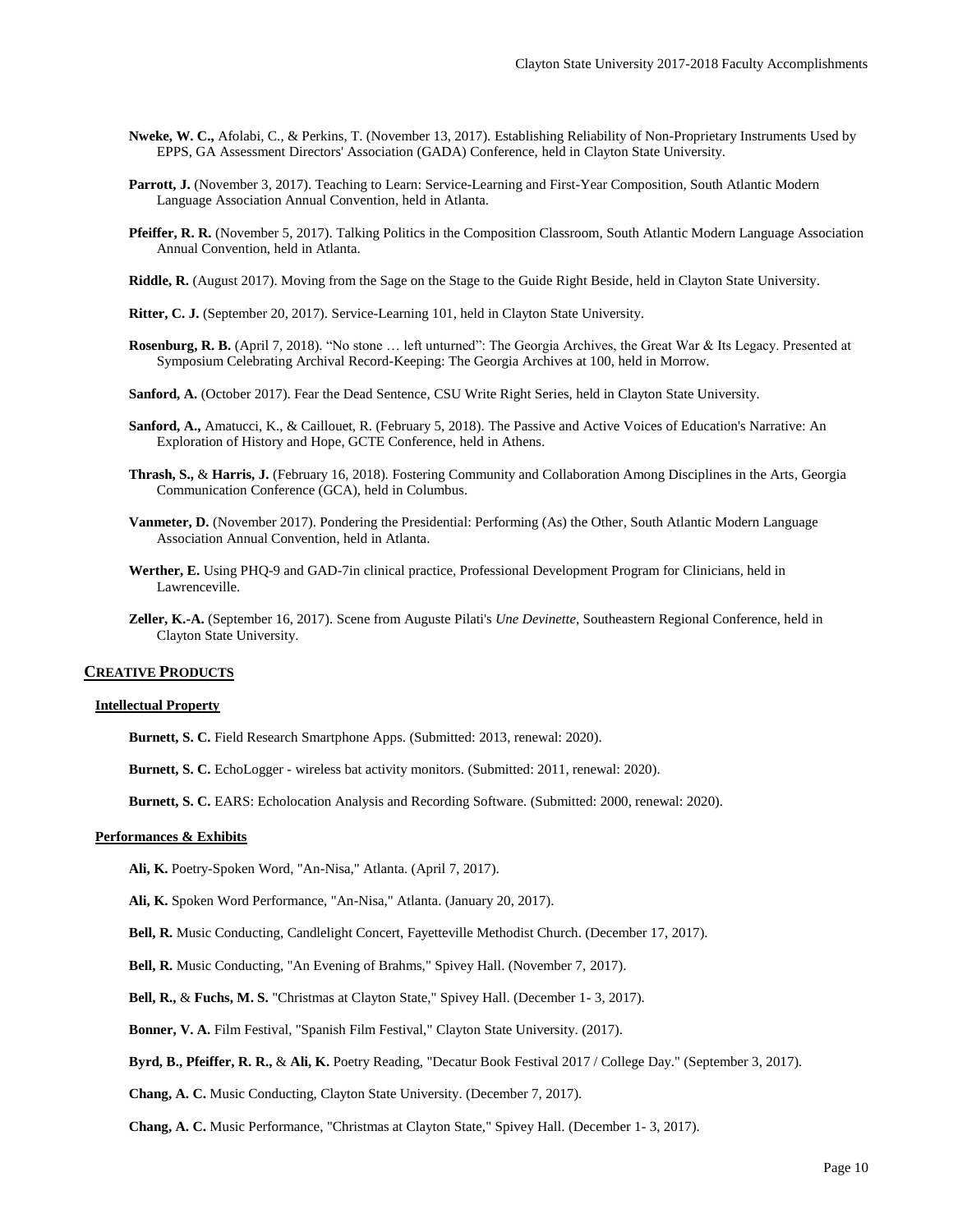**Chang, A. C.** Music Conducting, "2017 High School All County Orchestra," Fayetteville. (November 16 - 18, 2017).

- **Chang, A. C.** Music Performance, "The World Beloved: A Bluegrass Mass," Spivey Hall. (November 2, 2017).
- **Fuchs, M. S.** Music Conducting, "George Frederic Handel: The Messiah," St. Luke's Sing-a-Long, Atlanta. (December 3, 2017).
- **Howell, C. T.** Music Performance, "Songs of Disney," Atlanta. (May 2017).

**Howell, C. T.** Music Performance, "The Flying Dutchman," Atlanta. (November 2017).

- **Howell, C. T.** Music Performance, "Wherever You Go," Marietta. (July 2017).
- **Kelly, K.** Dance Choreograph piece, "Day for Dancing," Jonesboro. (September December 10, 2017).
- **Kelly, K.** Dance Choreograph multiple pieces, "Grease," Maplewood, Minnesota. (May July 2017).
- **Otaki, M.** Music Performance, "Songs by Beethoven, Schumann, Mendelssohn and Foster," Spivey Hall. (October 22, 2017).
- **Otaki, M.** Music Performance, "Music by Schumann, Mendelssohn and Stucky," Roswell. (October 21, 2017).
- **Otaki, M.** Music Performance, "Piano music by Bach, Beethoven and Chopin," Atlanta. (August 4, 2017).
- **Pfeiffer, R. R.** Poetry Reading*,* Decatur Book Festival, Decatur. (September 1, 2017).
- **Thrash, S.** Voiceover, "Freedom Care/Get with the Program," Atlanta. (December 12, 2017).
- **Thrash, S.** Voiceover, "Freedom Care/Mother Daughter," Atlanta. (November 17, 2017).
- **Thrash, S.** Voiceover, "DELTA," Atlanta. (October 24, 2017).
- **Thrash, S.** Voiceover, "Freedom Care/Mother Daughter REV," Atlanta. (August 30, 2017).
- **Thrash, S.** Voiceover, ""Insecure," Atlanta. (July 12, 2017).
- **Thrash, S.** Voiceover, "Jamaican Mango Lime Pure Naturals," Atlanta. (July 12, 2017).
- **Thrash, S.** Voiceover, "Right Counsel," Atlanta. (July 12, 2017).
- **Thrash, S.** Voiceover, "Social Media," Atlanta. (July 7, 2017).
- **Thrash, S.** Voiceover, "Freedom Care," Atlanta. (July 5, 2017).
- Vanmeter, D. Theatre Design scenery, "Cenerentola," Atlanta. (August 2017 March 2018).
- **Vanmeter, D.** Theatre Puppet Design, "Heidi," Atlanta. (November December 2017).
- **Vanmeter, D.** Theatre Design costumes, "Heidi," Atlanta. (November December 2017).
- **Vanmeter, D.** Theatre Design lights, "Little Red Riding Hood," Clayton State University. (Spring Fall 2017).
- **Vanmeter, D.** Theatre Design lights, "Cenerentola," Atlanta. (September October 2017).
- **Vanmeter, D.** Theatre Design (all elements), "Mister E of Imagination," Clayton State University. (August October 2017).
- **Vanmeter, D.** Theatre Design costumes, "Space Girl," Atlanta. (June August 2017).
- **Xie, A. C.** Art Exhibition, Group, "Let There Be Light," Atlanta. (June 1 December 4, 2017).
- **Xie, A. C.** Art Exhibition, Group, "Gathered III," Atlanta. (May 16 July 1, 2017).
- **Zeller, K.-A.** "Day for Dancing," Clayton State University. (April 20- 21, 2018).
- **Zeller, K.-A.** Music Performance, "*La Perichole*, by Jacques Offenbach," Spivey Hall. (March 23- 24, 2018).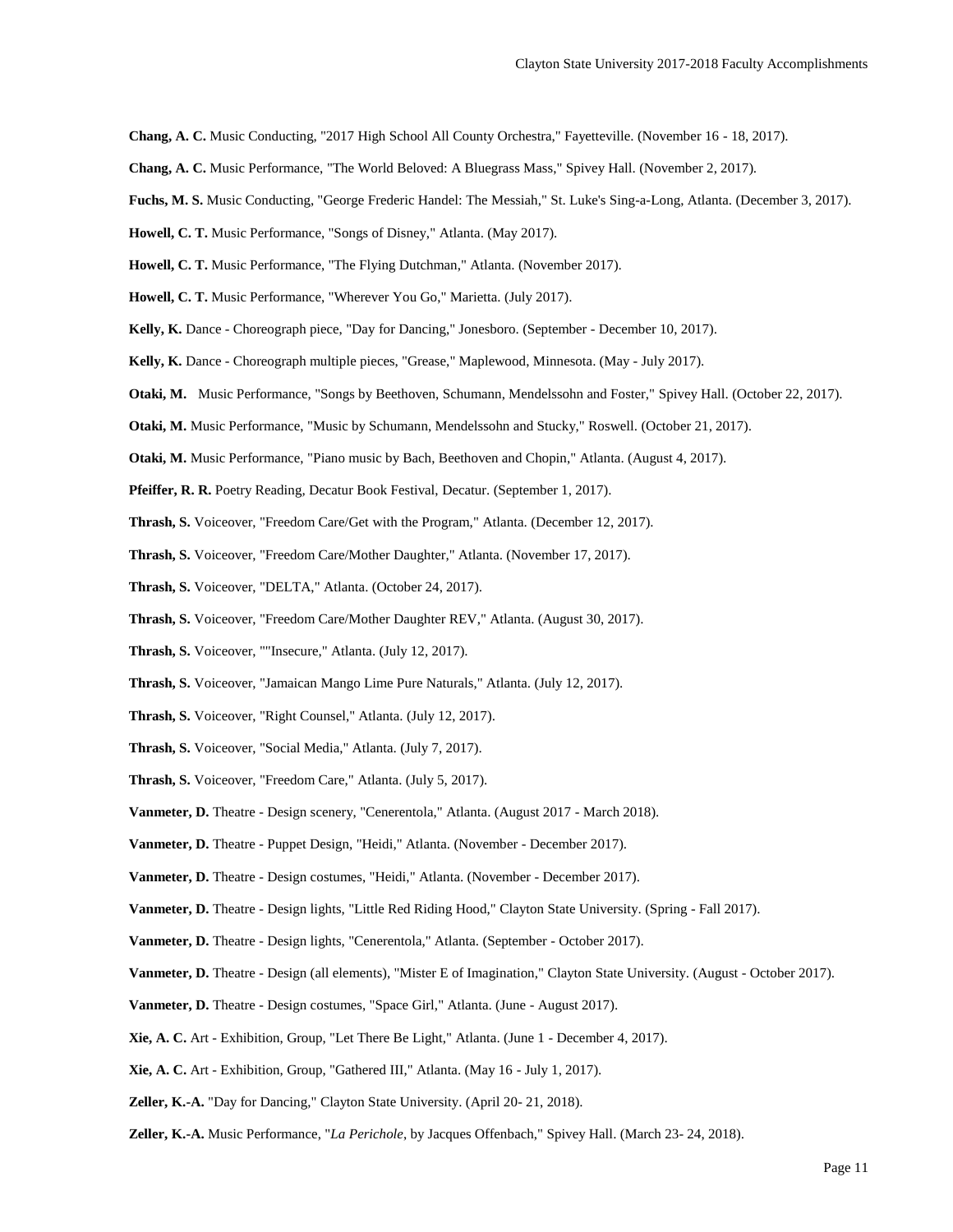**Zeller, K.-A.** Music Performance, "Rossini's Cinderella (*La Cenerentola*)," Brunswick, Georgia. (January 28, 2018).

- **Zeller, K.-A.** Music Performance, "Tenor Solo in The World Beloved: A Bluegrass Mass," Clayton State University. (November 2, 2017).
- **Zeller, K.-A.** Music Performance, "Rossini's Cinderella (*La Cenerentola*)," Albany, Georgia. (October 7, 2017).
- **Zeller, K.-A.** Music Performance, "Rossini's Cinderella (*La Cenerentola*)," Jonesboro, Georgia. (September 24, 2017).
- **Zeller, K.-A.** Music Performance, "Rossini's Cinderella (*La Cenerentola*)," Clarkston, Georgia. (September 10, 2017).
- **Zeller, K.-A.,** & **Otaki, M.** Music Performance, Faculty Recital, Clayton State University. (October 22, 2017).
- **Zeller, K.-A.,** & **Otaki, M.** Music Performance, Half-recital for Atlanta Alumni of Mu Phi Epsilon. (October 21, 2017).

#### **PROFESSIONAL OTHER:**

**Banks, M. A.** NAME National. (2013 - Present). Committee Member.

**Bell, R.** Georgia Music Educators Association, Savannah. (Fall 2013 - Present). Program Organizer.

**Boroson, B.** NASA Panel, Washington, D.C. (November 9- 30, 2017). Committee Member.

**Boudell, J. A.** Society of Wetland Scientists Publication Committee. (Spring 2017 - Present).

**Burnett, S. C.** Georgia Bat Working Group. (August 2015 - Present). Committee Member.

**Burnett, S. C.** Southeastern Bat Diversity Network. (August 2011 - Present). Committee Chair.

- **Cheng, X.** 7th International Conference on Financial Management and Economics (ICFME 2017) Technical Committees, Beijing. (July 2017).
- **Copeland, S. E.** The International Society for Exploring Teaching and Learning. (2002 Present). Committee Chair.
- **Elfer, C. J.** Archives Committee National Council for the Social Studies. (July 2017 Present). Committee Member.
- **Elfer, C. J.** NCSS University Research Community Exemplary Research Award, Boston. (November 2014 Present). Committee Member.
- **Gause, N. J.** Licensed Professional Counselors Association of Georgia (LPCAGA), Atlanta. (January 2013 Present). Committee Member.
- **Humphries, V.** NACADA, National Academic Advising Association, Manhattan, Kansas. (July 2011 Present). Committee Member.
- **Lusk, M. E.** Council for Children with Behavior Disorders. (August 2015 Present). Committee Member.
- **Lusk, M. E.** Scholarship Coordinator of the Productive Scholars Writing Group (PSWG). (January 2014 Present). Committee Chair.
- **Lusk, M. E.** Kate's Club Community Partnership, Atlanta. (Spring 2015 Fall 2018). Committee Member.
- **Lusk, M. E.** Pebble Tossers' Incorporated Community Partnership, Atlanta. (Spring 2015 Fall 2018). Committee Member.
- **Lusk, M. E.** Georgia Network for Educational and Therapeutic Supports Community Partnership, Clayton County. (Spring 2014 Fall 2018). Committee Chair.
- **Lusk, M. E.** Hillside School Incorporated Community Partnership, Atlanta. (Spring 2014 Fall 2018). Committee Member.
- **Lusk, M. E.** Southside Support Incorporated Community Partnership, Clayton-Henry County, Georgia. (Spring 2014 Fall 2018). Committee Chair.
- **Lusk, M. E.** Council for Children with Behavioral Disorders. (August 2015 August 2018). Chair.